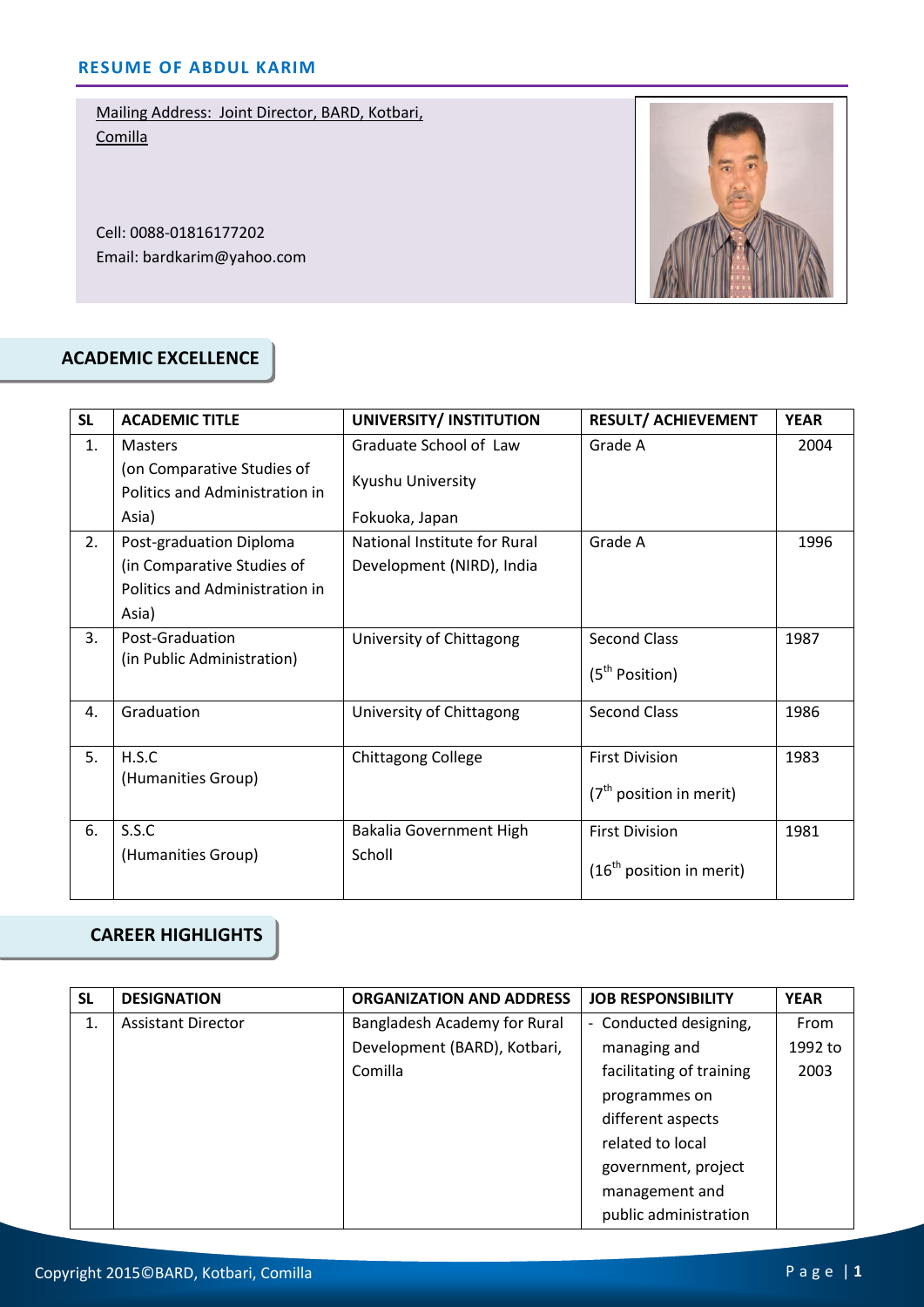Cell: 0088-01816177202 Email: bardkarim@yahoo.com



|    |                        |                              | issues                    |          |
|----|------------------------|------------------------------|---------------------------|----------|
|    |                        |                              | - Conducted studies on    |          |
|    |                        |                              | local government,         |          |
|    |                        |                              | cooperatives, rural       |          |
|    |                        |                              | enterprise, NGOs, and     |          |
|    |                        |                              | Resource transfer         |          |
|    |                        |                              | - Acted as component in-  |          |
|    |                        |                              | charge for institution    |          |
|    |                        |                              | building at local level   |          |
| 2. | <b>Deputy Director</b> | Bangladesh Academy for Rural | - Conducted designing,    | From     |
|    |                        | Development (BARD), Kotbari, | managing and              | 2004 to  |
|    |                        | Comilla                      | facilitating of training  | 2011     |
|    |                        |                              | programmes on Project     |          |
|    |                        |                              | Management, Good          |          |
|    |                        |                              | Governance, and           |          |
|    |                        |                              | Capacity Building of      |          |
|    |                        |                              | Local Government          |          |
|    |                        |                              | Functionaries             |          |
|    |                        |                              | - Acted as project        |          |
|    |                        |                              | Director in the Project   |          |
|    |                        |                              | 'Capacity Building of     |          |
|    |                        |                              | People's Organization     |          |
|    |                        |                              | under Model Villages in   |          |
|    |                        |                              | Rural Development'        |          |
|    |                        |                              | sponsored by (CIRDAP)     |          |
|    |                        |                              | - Conducted researches    |          |
|    |                        |                              | on local government       |          |
|    |                        |                              | and public service        |          |
|    |                        |                              | delivery                  |          |
| 3. | Joint Director         | Bangladesh Academy for Rural | - Coordination of         | From     |
|    |                        | Development (BARD), Kotbari, | administrative activities | 2014 to  |
|    |                        | Comilla                      | - Human resource          | till now |
|    |                        |                              | planning and              |          |
|    |                        |                              | management                |          |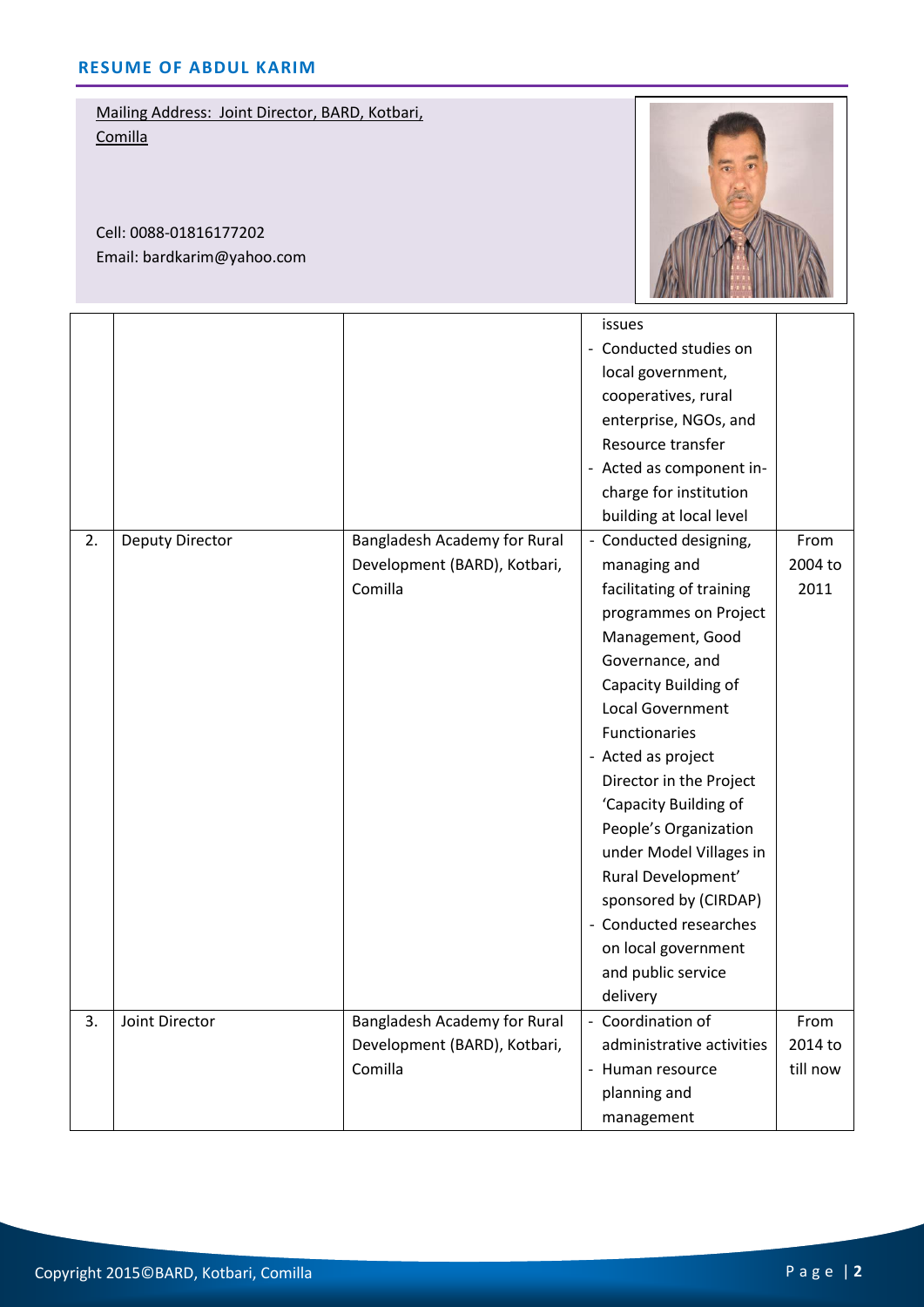Cell: 0088-01816177202 Email: bardkarim@yahoo.com



# **SPECILIZATION HIGHLIGHTS**

| <b>SL</b> | <b>AREAS OF SPECIALIZATION</b> |
|-----------|--------------------------------|
| 1.        | <b>Local Government</b>        |
| 2.        | Institution Building           |
| 3.        | Governance                     |
| 4.        | <b>Project Management</b>      |
| 5.        | Human Resource Management      |

#### **PUBLICATION HIGHLIGHTS**

| <b>SL</b> | <b>TYPES OF PUBLICATION</b>          | <b>NUMBER</b> | <b>REMARKS</b> |
|-----------|--------------------------------------|---------------|----------------|
| 1.        | <b>Books/ Research Reports</b>       | 11            |                |
| 2.        | Journal Article<br>(home and abroad) |               |                |
| 3.        | Others                               |               |                |

#### **TRAINING**

| <b>SL</b> | <b>TRAINING TITLE</b>      | <b>ORGANIZATION</b> | <b>LOCATION</b> | <b>YEAR</b> |
|-----------|----------------------------|---------------------|-----------------|-------------|
| ᅭ.        | Socio-economic Research    | <b>BARD</b>         | Comilla         | 1993        |
|           | Methodology                |                     |                 |             |
| 2.        | Development Administration | <b>BPATC</b>        | <b>Dhaka</b>    | 1997        |